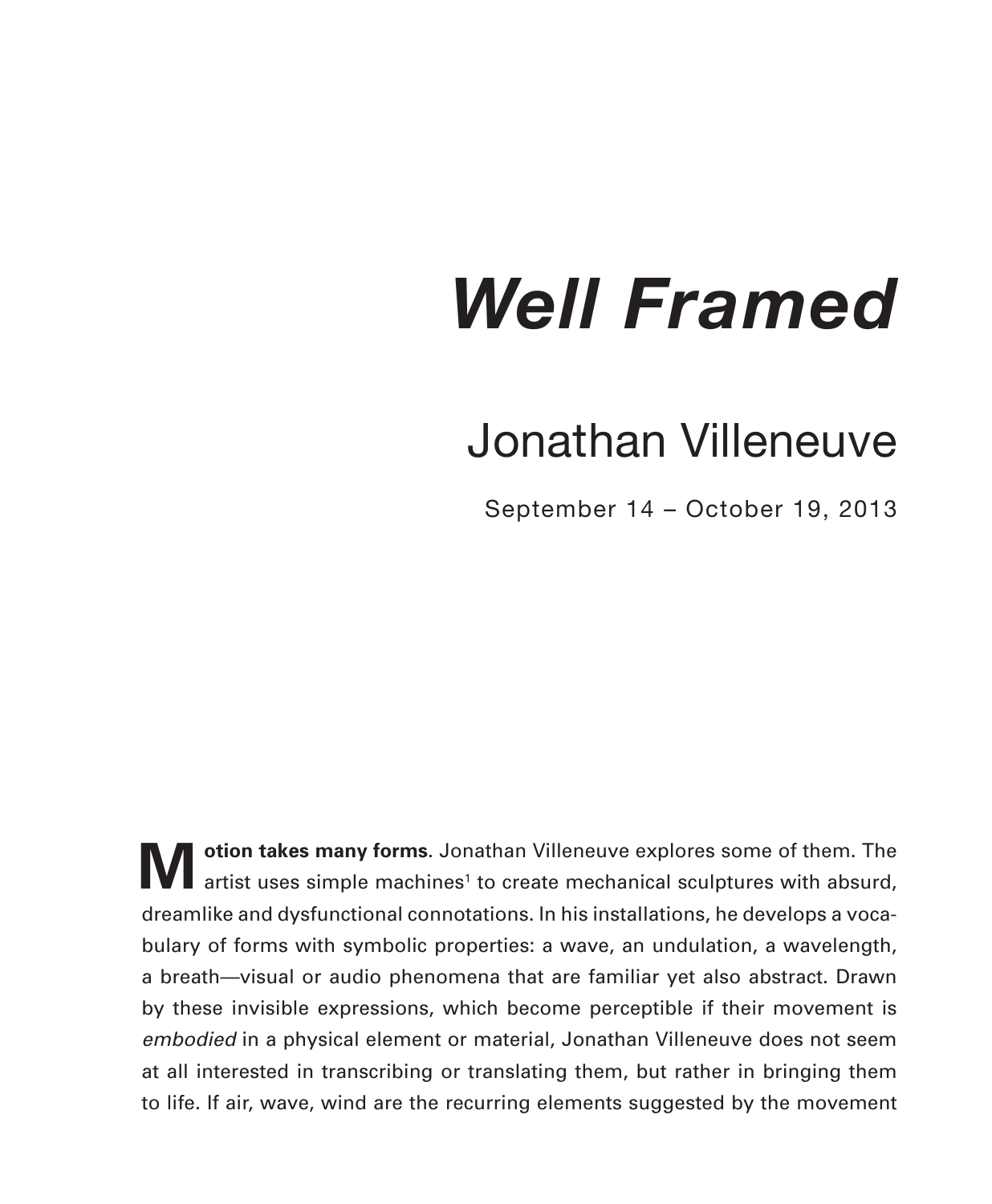in the artist's practice, the physical presence and materiality of the work, proof of relentless labour, is expressed through imposing volumes and a presence of sounds. *Do the Wave* (2009) is a convincing example.

In the installation *Do the Wave* (2009), the rotation of a camshaft, located behind a wall, produces a perpetual wave-like movement in sixtythree vertically hanging 2 x 4 boards. This monumental mechanical structure amplifies the sound caused by the friction of the materials and creates an interplay of shadow and light in the exhibition space.<sup>2</sup>

## **Drawing**

During a studio visit with the artist in June 2013, I noticed that he makes various sketches and jots technical details in chalk directly on the concrete floor of his studio. Here, in contrast to the practice of many other artists, the spontaneous drawing, in preparation for the work, will not be preciously preserved in a notebook, like a draft to be consulted later. An ephemeral, intuitive trace, this drawing, which nevertheless contains invaluable information, exists only to disappear, erased beneath the footsteps of the artist or studio visitors. Writing and drawing on the floor recalls the gestures of children, who mark out their territory according to the scale of their bodies and sight lines: their point of view. To behold, a question of scale.

Jonathan Villeneuve also draws on the computer, cataloguing multiple versions of an installation in process. Some would say that he virtually explores possible combinations of elements he wishes to assemble to create his installation. The computer drawing also serves to simulate and examine the movements and relationships between the combined elements—in its modelling it is a model in motion. Drawing on the computer emerges here as another way of beholding the space.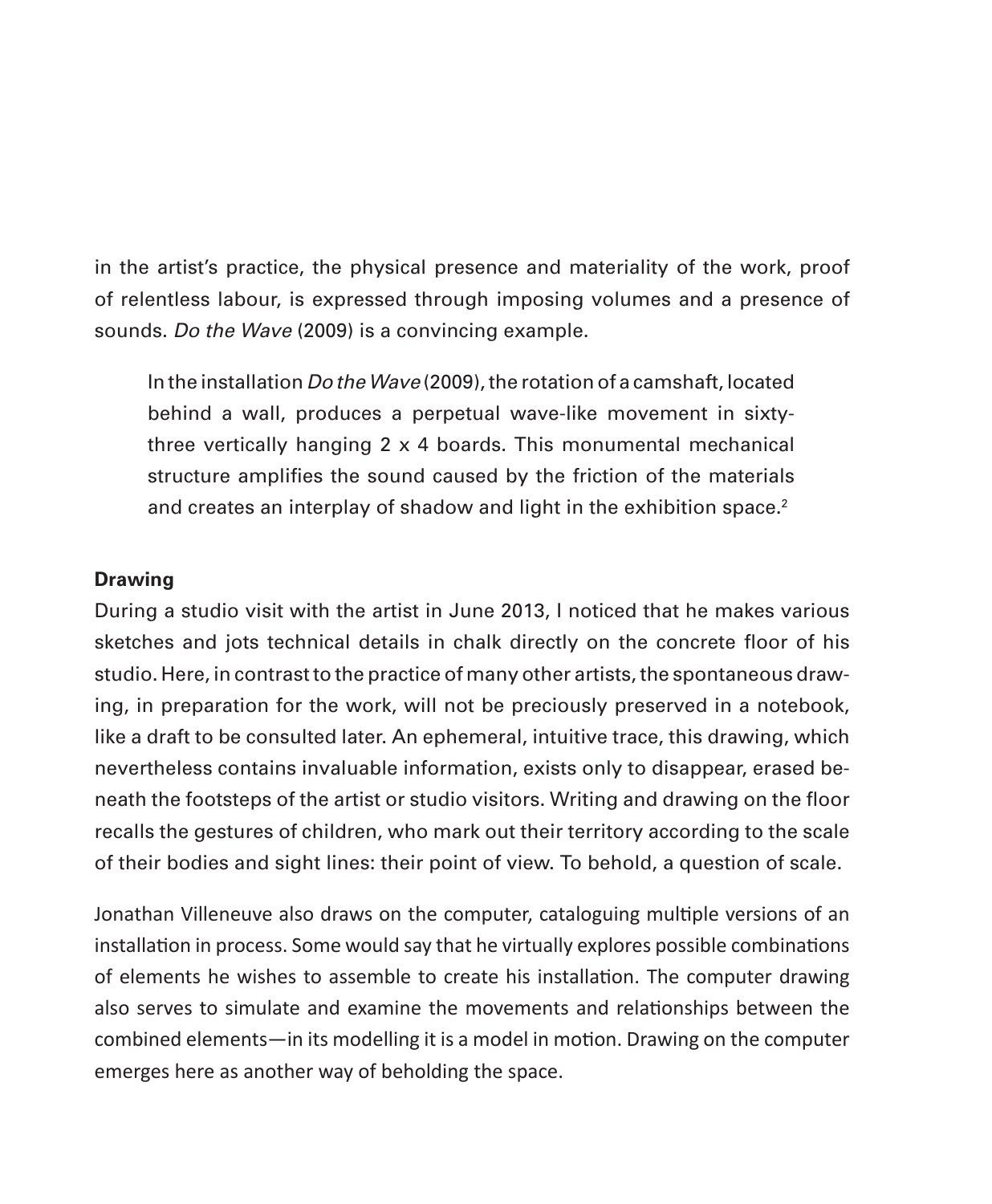## **The Exhibition**

Jonathan Villeneuve's monumental works convey the importance of anchoring them to the floor. All the works? Perhaps not. *Well Framed* (2012-2013), shown at OBORO, seems to be an exception. While it takes up the working methodology of prior installations (the notion of a work-worksite, the transformation of the gallery space, the development of a complex hanging system, the use of modular or nonamplified sound elements), the anchoring of the elements to the ceiling rather than setting or attaching them to the floor orients the visitor towards an experience of weightlessness, of floating. *Well Framed* expresses up to what point Jonathan Villeneuve's work is situated between the air and the ground.

The work occupies OBORO's three exhibition spaces and offers three complementary and inseparable experiences. Visitors are invited to scan the area,<sup>3</sup> walk among the movements and sounds of an electromechanical installation, and expose themselves to an audio track. The frame of a computer screen defines the virtual installation space in visual terms. The installation sets drawing in motion and sound in the space. The exhibition is the amalgam of the space, the moving shapes and the sounds that circulate. This is not the first time that Jonathan Villeneuve asks us to gradually discover the components of one of his works, $4$ suggesting through a sideways approach that all the parts form a whole and that an imaginary work is composed in tableaus.

*Well Framed* exists through and in the movement of twenty-five shapes of 33, 43 and 53 inches hanging lengthwise, each attached with two wires to a mechanism that triggers their motion in the space. These are the installation's main visual components. The artist envisioned various geometrically abstract compositions: a sort of choreography. All the elements together, in a brilliant yellow and floating in the gallery space, now a black cube, also form an instrument whose resonating